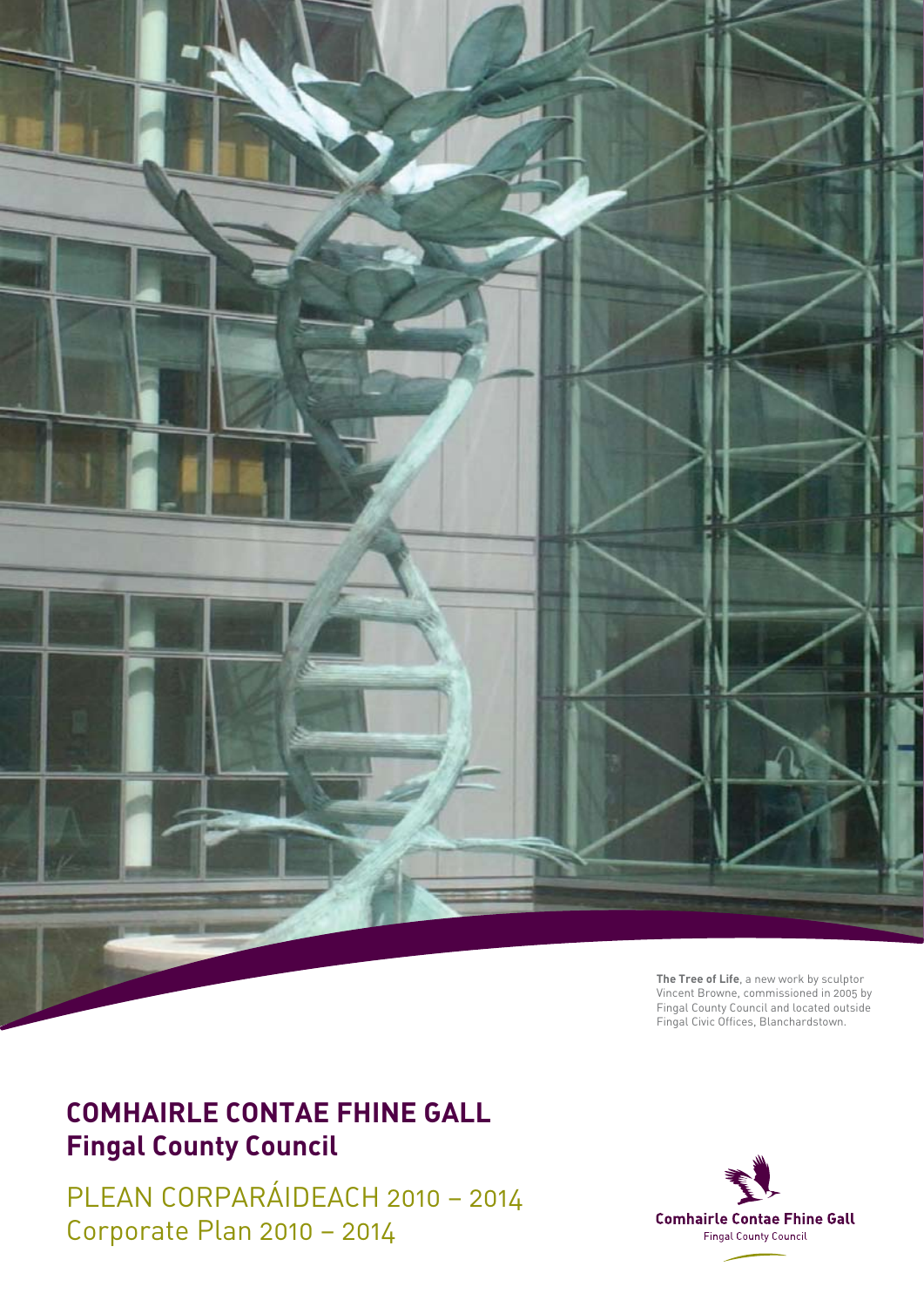# **contents**

| 1. Mission Statement                                         | 03              |
|--------------------------------------------------------------|-----------------|
| 2. Core Values                                               | 04              |
| 3. Introduction                                              | 05              |
| 4. Operating Environment                                     | 06              |
| 5. Corporate Policy Objectives                               | 10              |
| 6. Strategic Policy Objectives for Inward Service Provision  | 11              |
| 7. Strategic Policy Objectives for Outward Service Provision | 12 <sub>2</sub> |
| 8. Balbriggan Town Council                                   | 14 <sub>1</sub> |
| 9. Implementation and Monitoring                             | 15              |
| Organisational Structure                                     | 16              |
| Appendix 1                                                   | 18              |
| Appendix 2                                                   | 19              |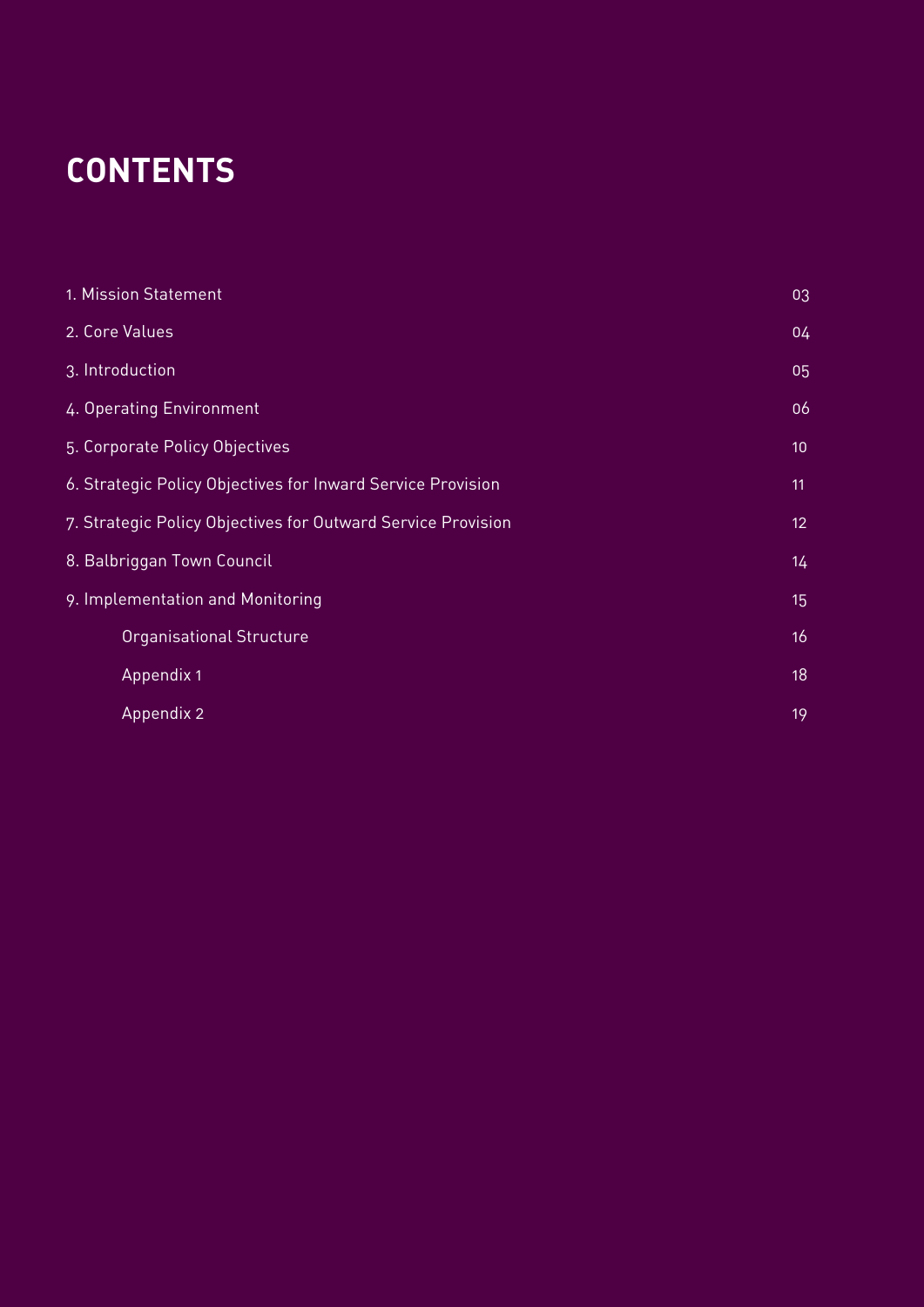# **1. Mission Statement**

To improve the **quality of life** of our citizens and communities by **developing our county** and strengthening the region through **sustainable economic growth**.

**3**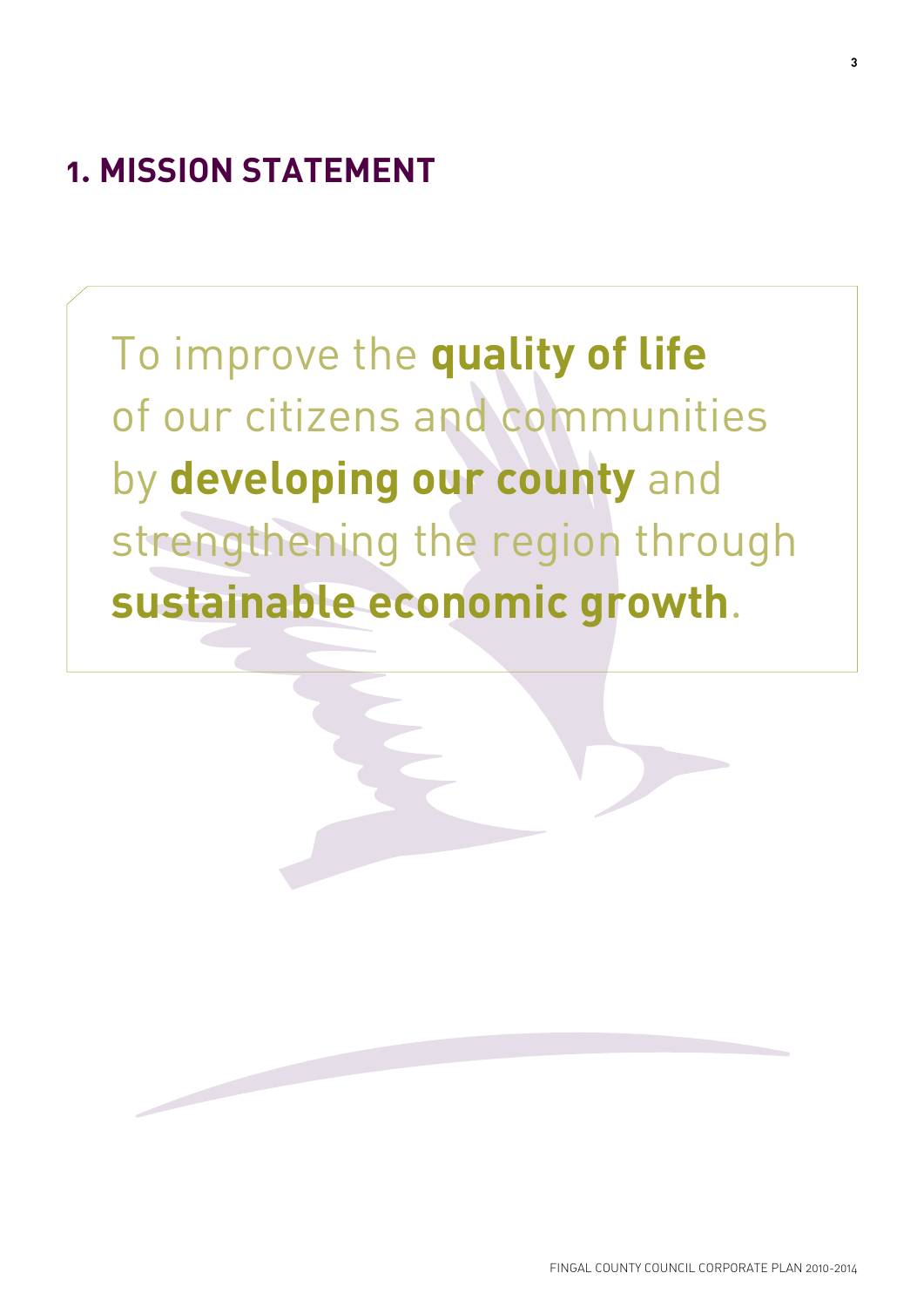# **2. Core Values**

As a local authority Fingal is prosperous, community focused, smarter, greener and healthier.

### **PROSPERITY**

To enable people and businesses to make the most of opportunities to increase their prosperity and to enable society as a whole to benefit from that prosperity.

- We will make Fingal the most attractive place in the region to do business.
- We will realise our full economic potential and increase employment opportunities for our citizens.
- We will support education to develop our economic, social and cultural needs.
- We will help to build a smart economy that combines the best of enterprise and innovation, promotes a high-quality environment, improves energy security and promotes social cohesion.
- We will support the development of a sustainable green economy.

# COMMUNITY

To help communities to flourish, becoming stronger and safer places to live, offering improved opportunities and a better quality of life.

- We will influence the development of civic values that make our communities safer from crime, disorder and danger.
- We will promote well designed, sustainable places where everyone can access the amenities and services they need.
- We will support strong, resilient and supportive communities where people take responsibility for their own actions and the effect they have on others.
- We will promote pride in a strong, fair and inclusive place to live and work.
- We will provide our public services efficiently, in the best

### **SMARTER**

We will promote and support life-long learning to increase opportunities and to share the benefits of our achievements.

- We will assist our young people in becoming successful learners, confident individuals, effective contributors and responsible citizens.
- We will help our children to have the best start in life and be ready to succeed.

### **GRFFNFR**

To improve our natural and built environment and the sustainable use and enjoyment of it.

- To value and enjoy our built and natural environment and protect it and enhance it for future generations.
- To reduce the local and global environmental impact of our lives in what we use and what we make.

### Healthier

We will help people to sustain and improve our citizens' health, especially in disadvantaged communities, by providing leisure activities and ensuring that Fingal is accessible to everybody.

- We aim to reduce the inequalities in society through our work and how we do it.
- We will strive to improve the life chances for children, young people and families at risk.

way we can and in the places where people need them. **These core values will guide our actions over the next five years providing the foundation for excellent corporate governance within Fingal.**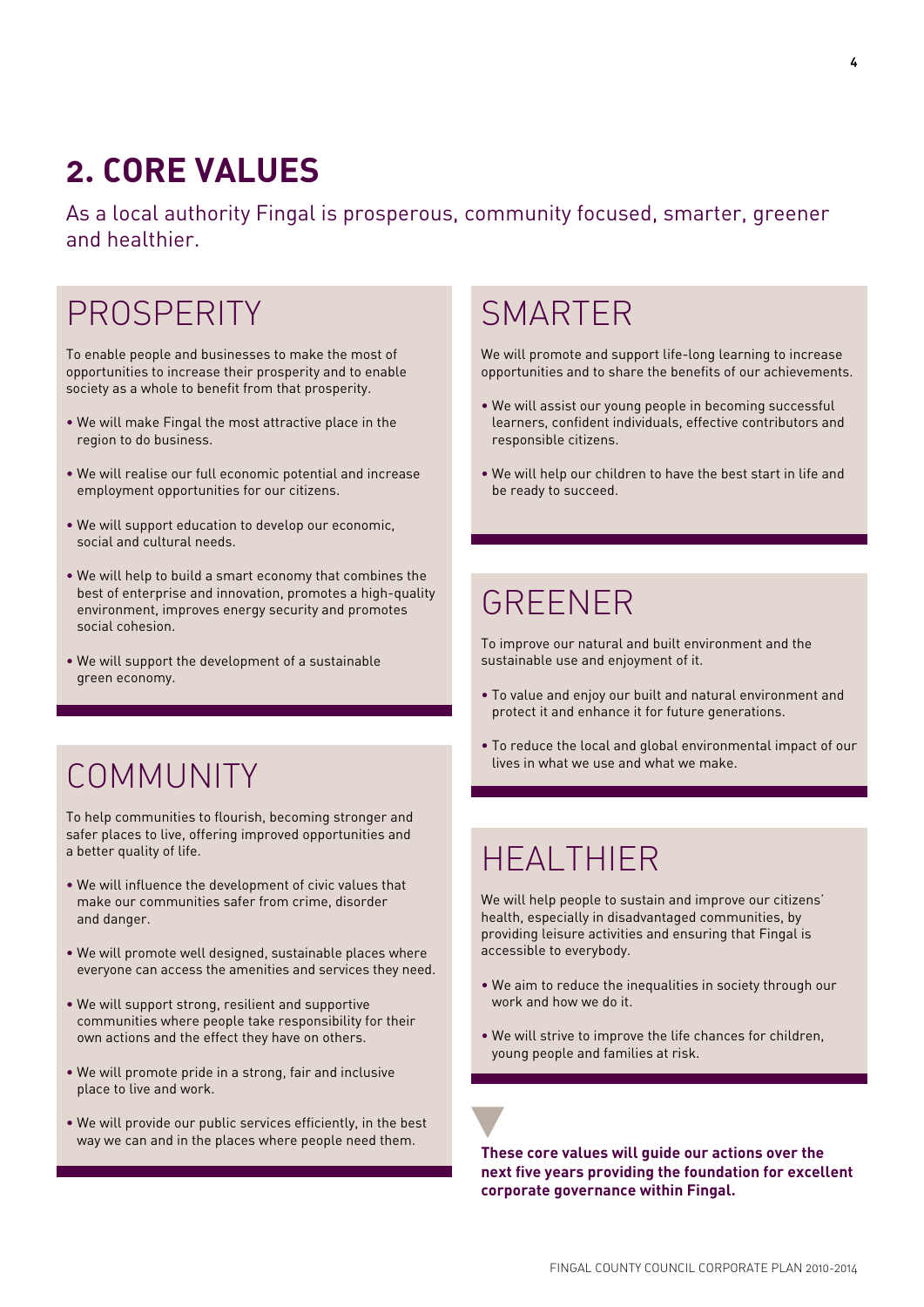# **3. Introduction**

We are pleased to present Fingal County Council's Corporate Plan for the period 2010- 2014. The Plan was adopted by the Elected Members at the meeting of the Council held on 14th December 2009 and coincides with the five year term of the Council. It sets out the mission statement and core values of this Council, the principal objectives to be achieved within this period and the strategies for delivery of the objectives.

There are many challenges for Fingal County Council in the next five years and as our mission statement says **"we will improve the quality of life of our citizens and communities by developing our county and strengthening the region through sustainable economic growth"**. To do this in a manner which is meaningful to the citizen, the taxpayer, the staff member and the Elected Member will be particularly challenging over the lifetime of this plan.

As soon as the scale of the economic changes became foreseeable the Council embarked upon a detailed scrutiny of all areas of spend with a view to programming a service-wide efficiency drive. These efficiencies in an organisation of 1600 people divided into eight departments were not easy to achieve. Early wins have been achieved in advertising, telecommunications, energy and plant hire to name some.

It is clear to both of us that the spending trends of recent years are changing significantly and rapidly for two reasons:

**(1) A culture of change within the organisation that is manifest in the responsiveness of the entire staff to calls for greater efficiency, cost reduction,** 

#### **and**

**(2) A market environment which is far more competitive in price in relation to plant, materials and services which are outsourced.**

The Elected Members have played an important role in communicating the nature of changed economic circumstances and the need for all sectors to be realistic in their expectations. It is crucial that we all continue to play our part in working for the benefit of Fingal and in this way the quality of life for all can be improved.

The Corporate Policy Group of the Council considered the draft of this Plan before recommending it to the full Council for approval.



in Florent

D O'Connor **County Manager**



C Byrne **Mayor**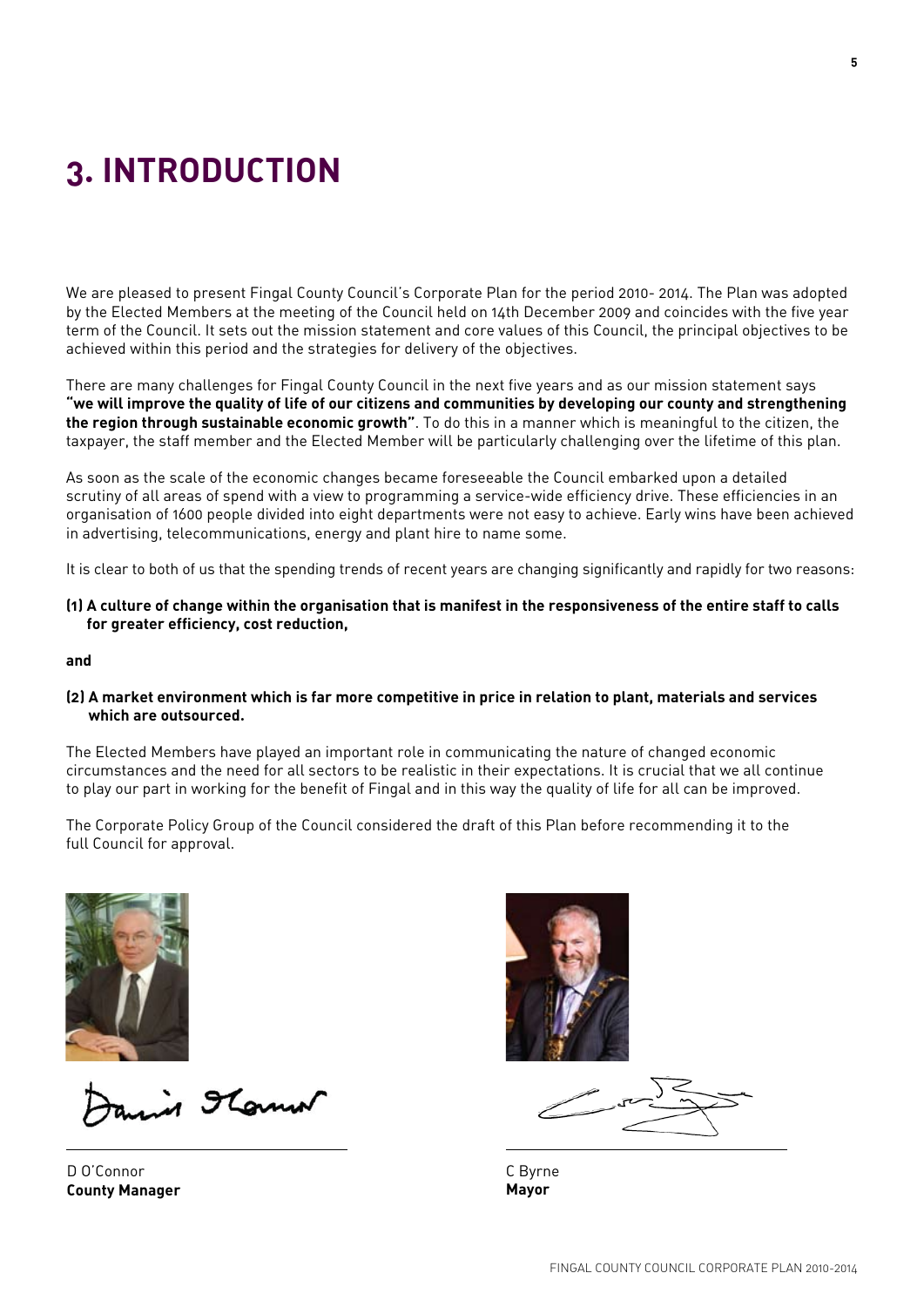# **4. Operating Environment**

### **A. General**

Fingal County Council was established in 1994. Between 1994 and 2009 our population has grown from 168,000 to almost 250,000. Our annual revenue budget to provide day to day Council services, increased from €62m to €258m over that time.

Fingal is Ireland's fastest growing county. We are now defined by our significant population growth. Our population increased by 22% between 2002 and 2006. Despite the current economic downturn we expect Fingal's population to continue to grow. Blanchardstown and Swords are our major growth centres and Balbriggan has also grown significantly. The 2006 Census showed that 17% of Fingal's population belongs to the non-Irish community, compared to 10% in the country as a whole.

Our landscape is also diverse. Fingal covers an area of 450 km<sup>2</sup> and is bordered by Dublin City, South County Dublin, Meath and Kildare. We have 88 km of coastline stretching from Sutton to Balbriggan. We have three protected estuaries, salt marsh habitats and thirteen major beaches. The River Liffey borders our south-western edge.

Our new and existing rural, urban and suburban communities look forward to an exciting future together.



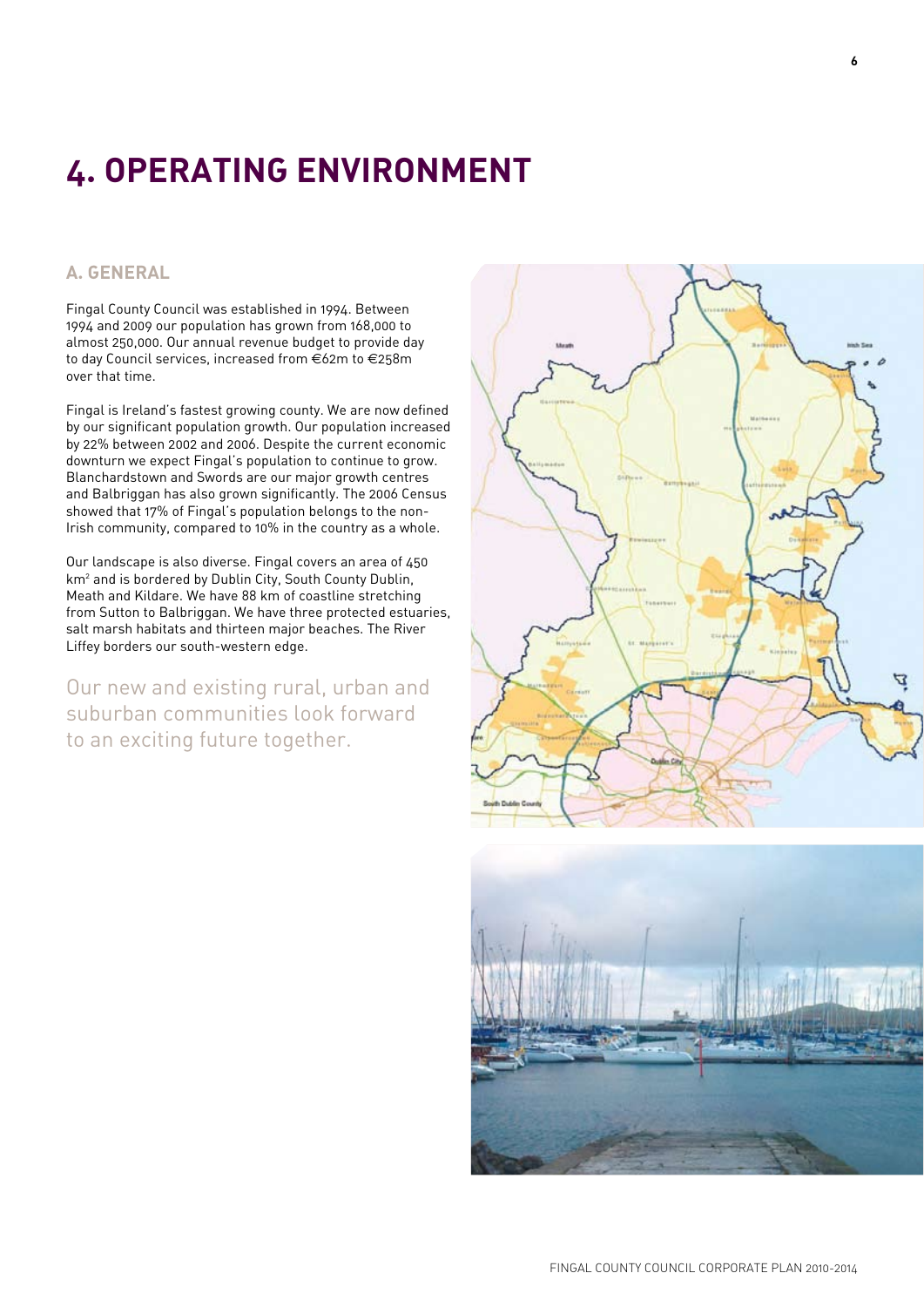### **B. EXTERNAL ENVIRONMENT**

Fingal's significant economic advantages including Dublin Airport, fast access to Dublin Port, rail, road, power and telecommunications infrastructure, proximity to Dublin city centre and our location on the Dublin-Belfast economic corridor, ensure our continued future growth. Dublin Airport is nationally significant due to it's employment base, passenger throughput and airfreight services and it remains the primary economic hub in Fingal.

The Government's Transport Investment Programme, Transport 21, will extend the DART to Balbriggan and deliver Metro North from Dublin City Centre to Swords via Dublin Airport. The Metro North Economic Corridor study identified 37,000 potential new jobs in Fingal directly associated with Metro North. Metro West will link the Blanchardstown area with Swords.

Blanchardstown Institute of Technology is in Fingal and we have ready access to other third-level institutions and colleges on our County Boundary.

Fingal's operating environment is significantly influenced by International, National and Regional factors. Fingal in turn must operate effectively so that EU, National and Regional policies are successfully implemented.

While Fingal attracts high levels of foreign investment in the ICT and Pharmaceutical sectors it is also vulnerable to world trends. In so far as Fingal has a very open economy it is necessary to respond rapidly to changing global economic conditions and in this regard we will continue to work with the IDA and other agencies to secure Foreign Direct Investment for Fingal over the lifetime of this Plan.

Our industrial base includes computer software and hardware, pharmaceuticals, food processing, electrical/ electronics, crafts and services. Fingal is strongly influenced by the European Union, its funding and compliance requirements with EU Directives.

Fingal must take account of many national policies and strategies including; the National Development Plan, the National Spatial Strategy, Making Ireland's Development Sustainable (2002), National Action Plan for Social Inclusion 2007 – 2016 and many e-Government initiatives.

We must also co-operate on regional issues including physical planning, transportation and water services infrastructure, waste management, coastal zone management and these issues in turn influence our work.

Fingal is Ireland's primary horticultural production region although production areas are coming under increasing pressure from development as rural towns become dormitories for the City. Howth Harbour is the biggest fishing harbour on the East Coast and is the fifth largest in the country.

Fingal County Council must take account of the stated actions in the Fingal County Development Board Strategy 2009 – 2012, "Building a Better Fingal".

We expect that the population of Fingal will continue to grow and the need to develop opportunities for employment and education is never greater. Unfortunately, unemployment, poverty and social disadvantage are serious problems in some areas. The promotion of social inclusion and equality must be the basis of all our policy development. We will continue to use feedback from our communities to inform how we influence national policy development.

Fingal County Council will seek to encourage direct trade links between Fingal businesses and the countries from which the non-national communities of Fingal have originated.





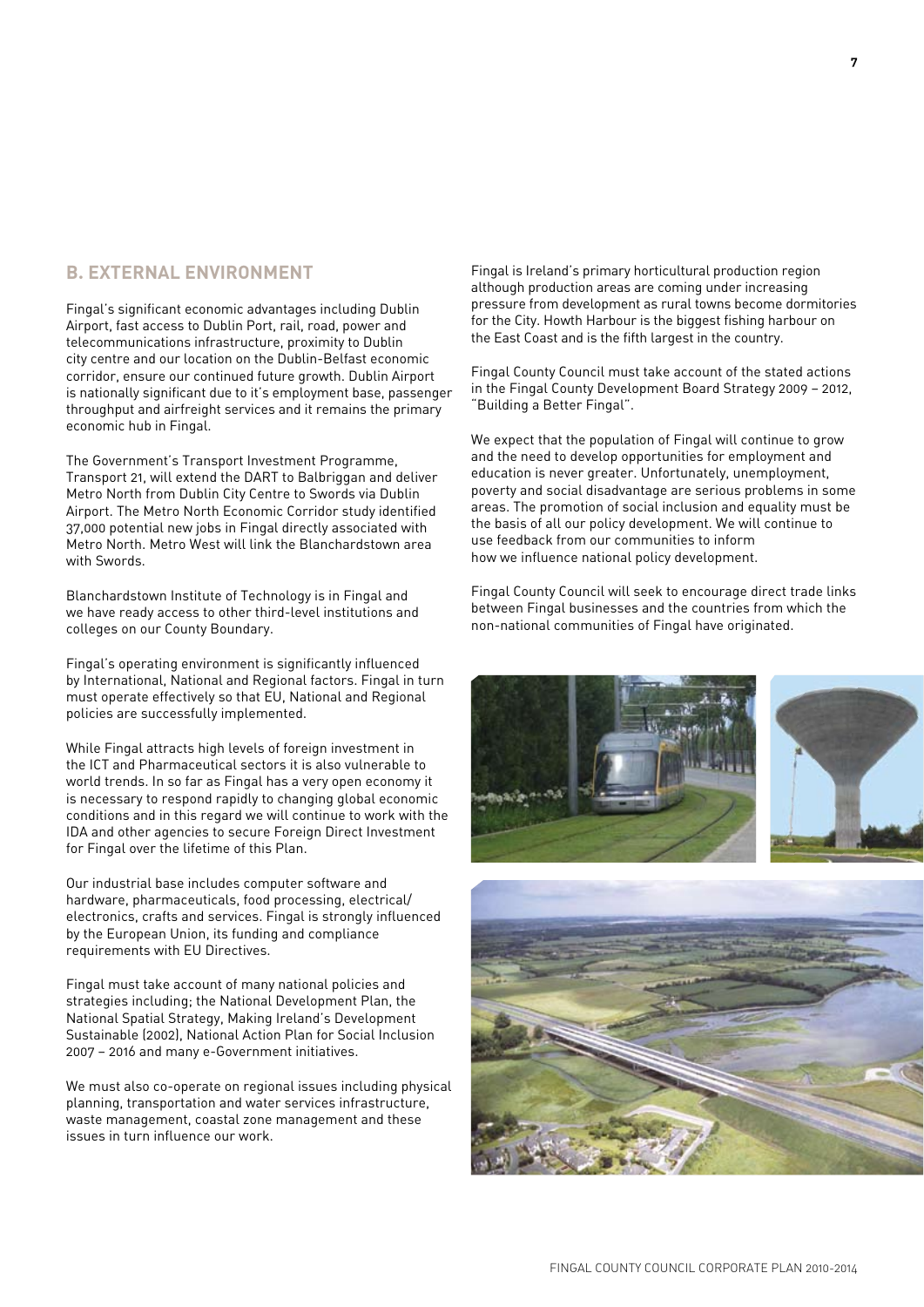### **C. Internal Environment**

Our internal environment includes the Departments that provide support to our Service Departments – Corporate Affairs, Audit & Efficiency Unit, Finance, HR, IT, Architects, Law, Libraries, Arts Office and Communications Office.

Fingal County Council is committed to bringing local democracy to our citizens so they can access services in the communities where they live and work. Our offices in Swords, Blanchardstown, Balbriggan and Baldoyle, along with nine Libraries, provide an excellent network of physical contact points for our residents. We continue to improve our ICT systems keeping up with changing technologies and to develop our virtual contact points where citizens of Fingal can access services and information.

Fingal County Council was the first local authority to commence Webcasting of Council meetings in 2007. Since then the webcasting has been expanded through the e-Participate Scheme and is used extensively as an accessibility tool by the general public and by the media in order to access local democracy from the home or workplace. We will continue to develop this facility as a communication tool for the citizens of Fingal.

Staffing levels are currently capped in accordance with a Government Directive. Vacancies that arise will not be filled and this policy is unlikely to change in the short term. Additional services must therefore be provided by redeployment of personnel and by using our staff and our IT systems more efficiently. We propose to restructure our organisation to endeavour to continue delivering important services. A restructuring of the Council will change the way we have traditionally provided services while working hard to ensure that our citizens will not suffer any reduction in the quality of those services.



 $\circledcirc$ eParticipate



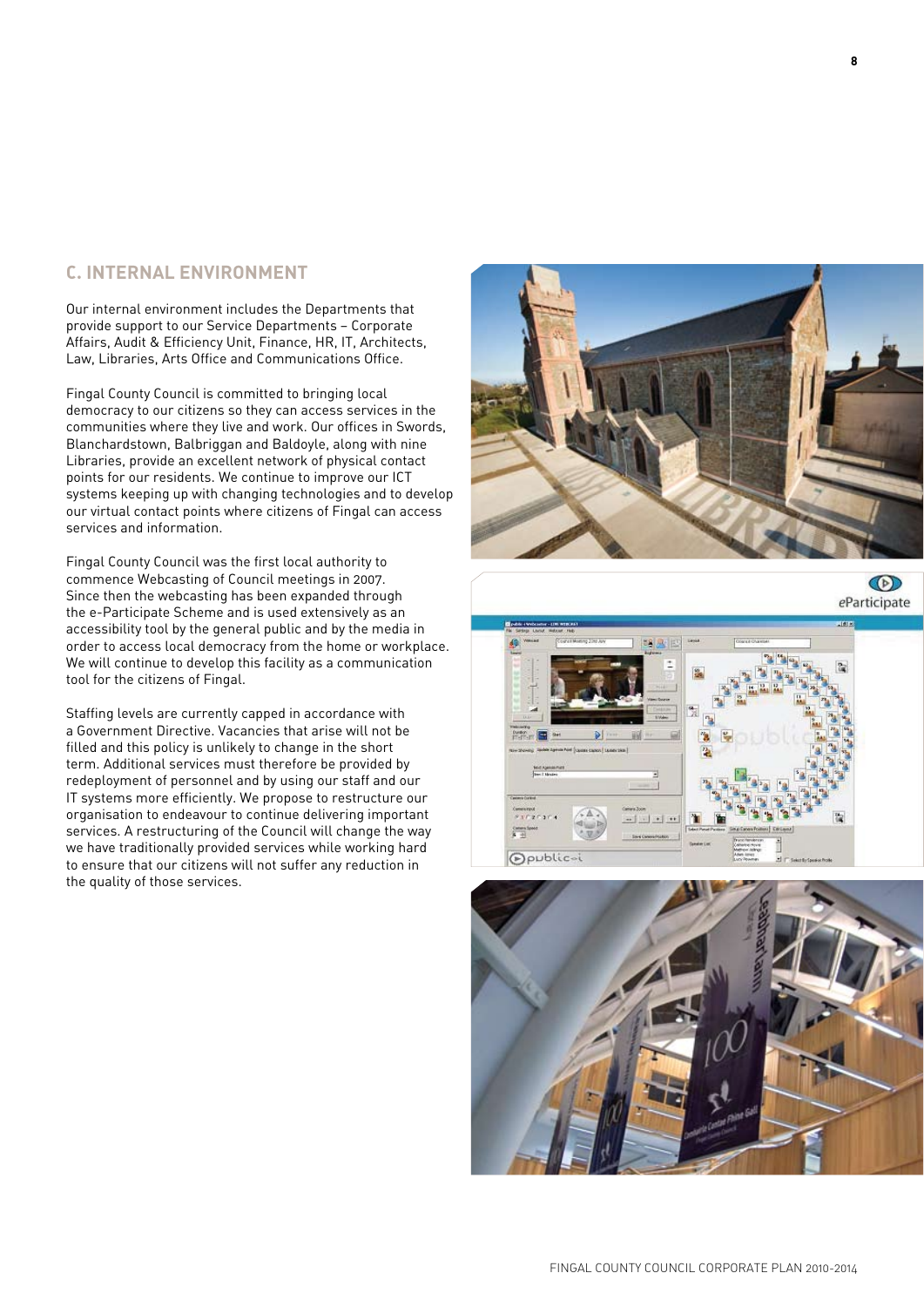### **D. Organisational Development (2010 – 2014)**

The current Council structure in place since the mid 1990s has functioned well and served the needs of the Council at a time of considerable expansion and population growth. Today, because of the changed economic environment and contracting financial and human resources, the time has come to reform the existing structure to meet our changing needs and to develop closer links with our communities. We must continue to improve our technology and to increase the ways people can access our services.

With this in mind, an organisational structure is currently evolving with a simpler grouping of service delivery into three categories:

- Corporate
- Strategic
- Operational

This reorganisation will develop a better way of connecting with the people of Fingal so that services are provided more efficiently as close as possible to where they are needed.

The **Corporate** and **Strategic** Objectives for the Council for the lifetime of this Corporate Plan are described below. The **Operational** Objectives will be reviewed and will change as operational priorities change over the lifetime of this Plan and these objectives will be set out each year in the Annual Operational Plans for each area of service delivery.

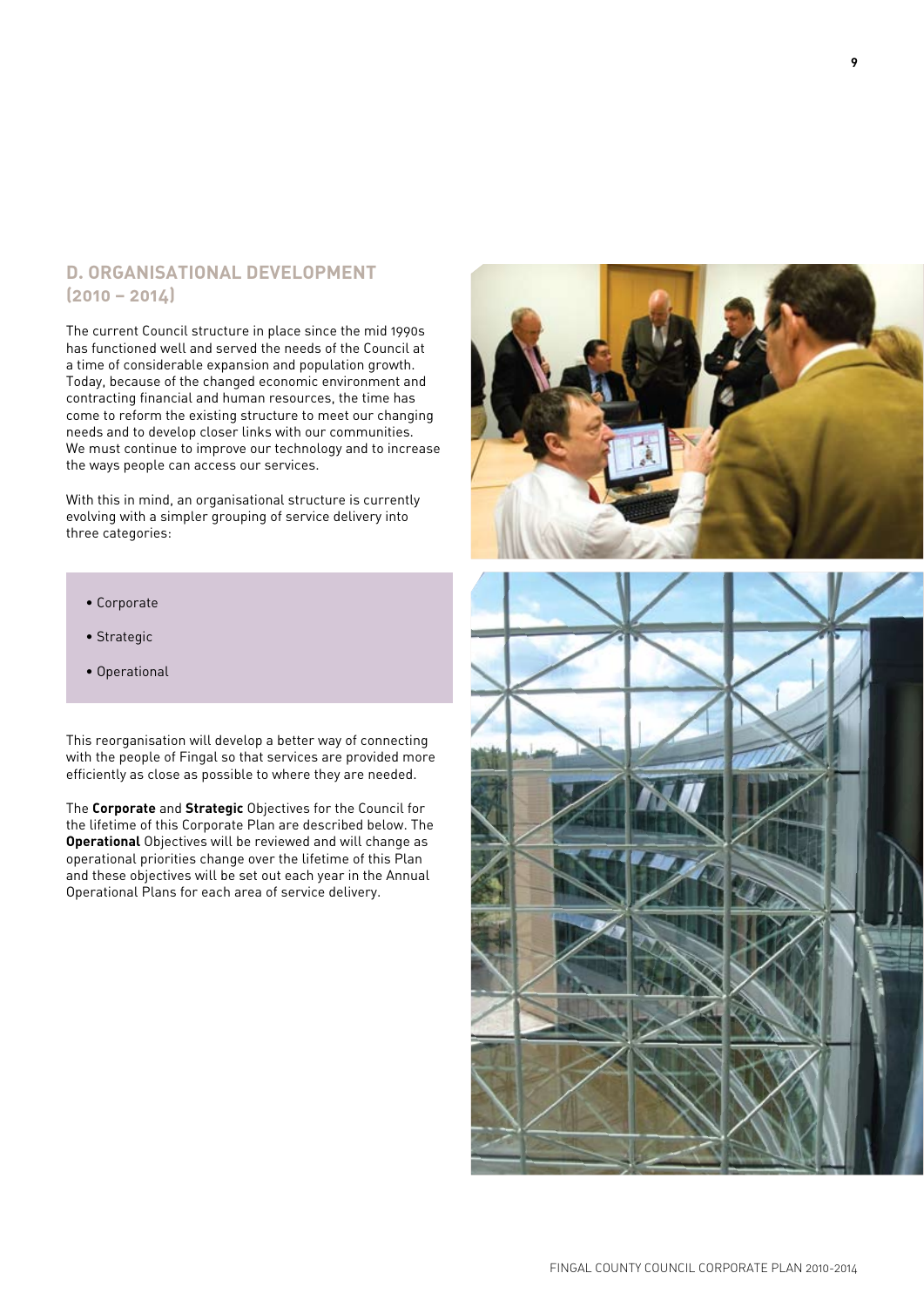### **5. Corporate Policy Objectives for the Organisation**

- **(a)** Over the five year life of this Corporate Plan the organisation will avail of the competitive environment that is a consequence of the economic downturn, to continue providing a high level of service. Although staff numbers will contract, we will encourage and introduce a reorganisation of work practices.
- **(b)** We will review on an ongoing basis how effectively and efficiently we provide our services and incorporate the lessons learned into the restructured organisation.
- **(c)** Management will work closely with staff to achieve:
	- (1) A good value, efficiently run service provided to our citizens
	- (2) A structure that releases the potential of staff to contribute creatively and positively to the Council
	- (3) The enhancement of local democracy.
- **(d)** To look at new ways to deliver our services and to encourage innovative thinking in how the Council interacts with its citizens, our business people and our Elected Members.





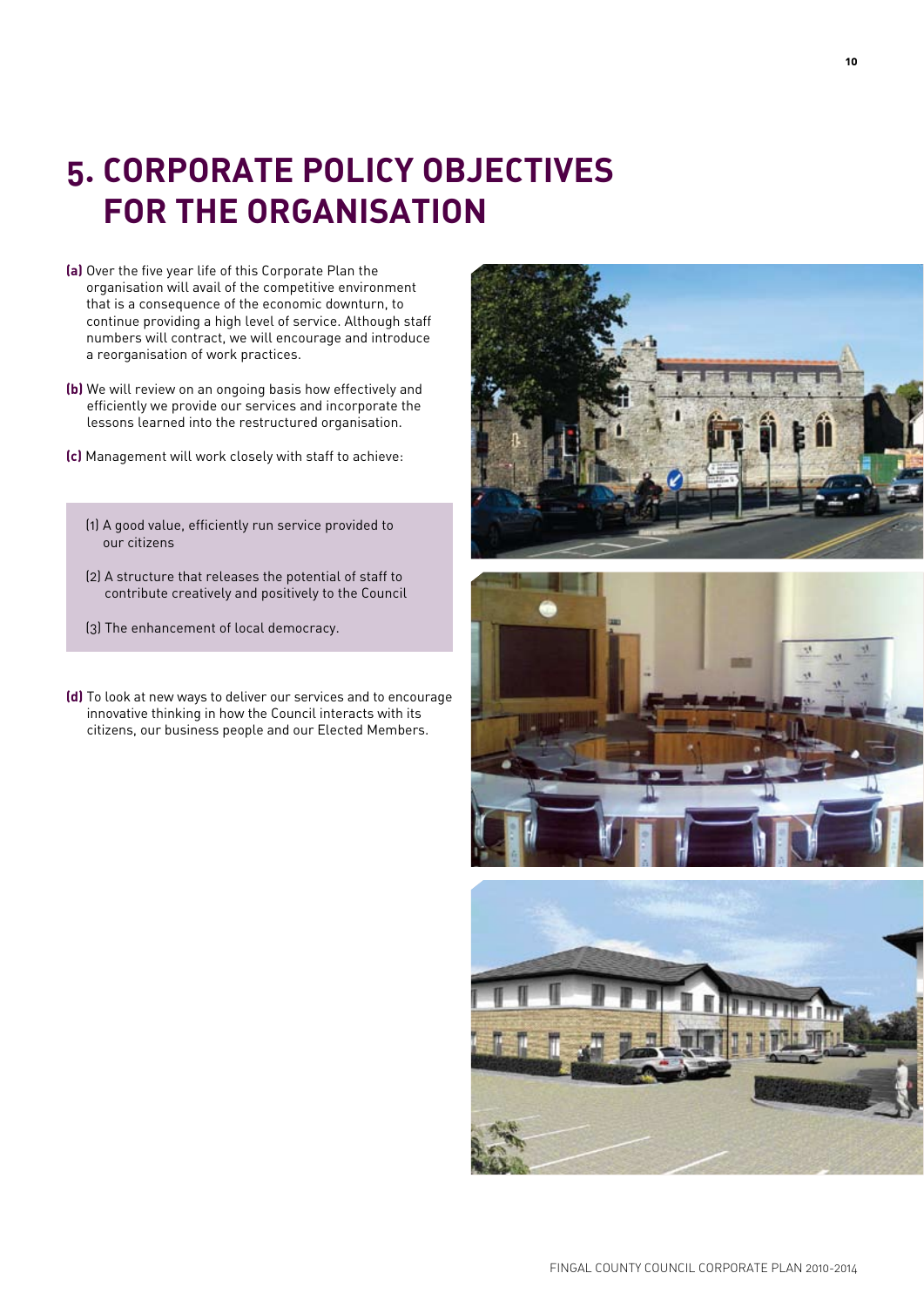# **6. Strategic Policy Objectives for Inward Service Provision**

### **Finance Strategic Policy Objective**

To ensure Council core services remain sustainable and viable by making the most of our resources, working efficiently and ensuring best value for money in all areas of work and to ensure that day to day spending is managed responsibly.

#### **Information Technology Strategic Policy Objective**

To improve delivery of services to the citizens of Fingal by introducing and improving technology and communications systems that allow us to do business and provide services in new ways and to ensure that our Elected Members can easily access relevant information through the Extranet.

#### **Human Resources Strategic Policy Objective**

To support the Council's corporate objectives by managing the relationship between the Council as an employer, and its employees. To ensure that all employees can develop their skills to the maximum extent and that their skills are used in a way that their contribution to the work of the Council is optimised.

#### **Corporate Affairs Strategic Policy Objective**

To strengthen democracy by providing effective and efficient services to the Elected Council and to engage more effectively with the citizens of Fingal.

#### **Support Services Policy Objective**

To continue to provide specialist in-house services in the areas of legal and architectural services to advance the capacity and influence of the Council.

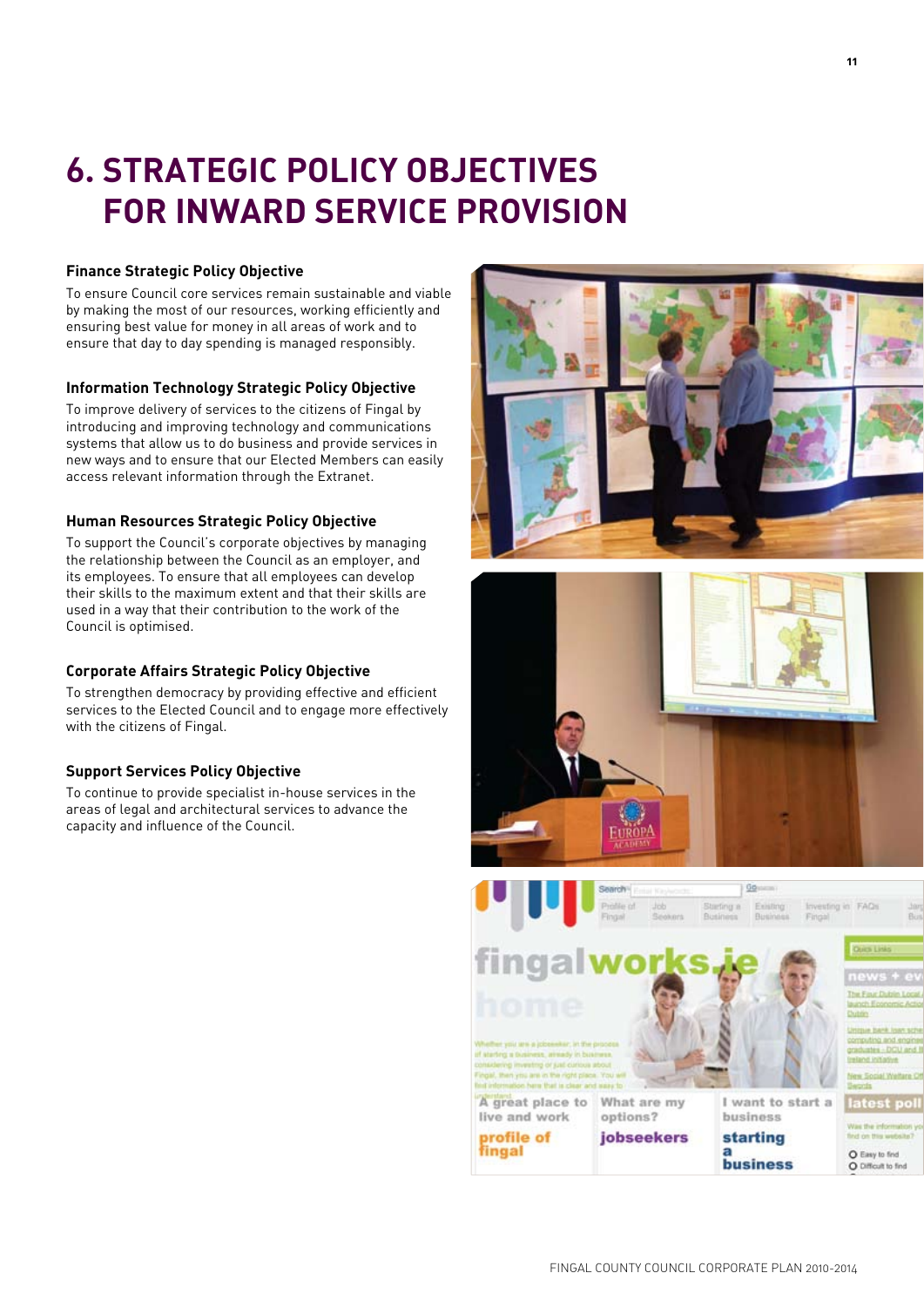# **7. Strategic Policy Objectives for Outward Service Provision**

#### **Community, Recreation & Amenities:**

To support the work of community and voluntary organisations and to develop greater civic pride and a stronger sense of Fingal identity. To develop inclusive, sustainable communities and enhance the quality of life of society as a whole, including developing a range of leisure time options for residents of the County.

#### **Environment:**

To develop and implement sustainable policies for the protection of our environment, with the primary goal of focusing on prevention, reduction and minimisation of waste.

#### **Economic Development:**

To promote economic activity and job creation in Fingal, an integral part of the internationally competitive Dublin City Region, by attracting suitable economic drivers to the County to strengthen economic development, working in partnership with state agencies and local business. To continue to attract inward investment, both national and international and to develop global trade links.

#### **Fingal Development Board:**

To advance the economic, social & cultural development of Fingal and to provide a better quality of life for all its citizens through the improvement of the coordinated delivery of publicly funded services in Fingal.

#### **Social Inclusion:**

To develop and implement a Fingal County Council Social Inclusion Strategy that will help to provide better customer services, particularly for disadvantaged communities and people with disabilities and to develop a 'Local Anti-Poverty and Social Inclusion Strategy' (LAPSIS) in partnership with key stakeholders.

#### **Climate Change:**

To achieve savings in energy use of 3% per year initially and to work towards an overall target of 33% reduction by 2020.





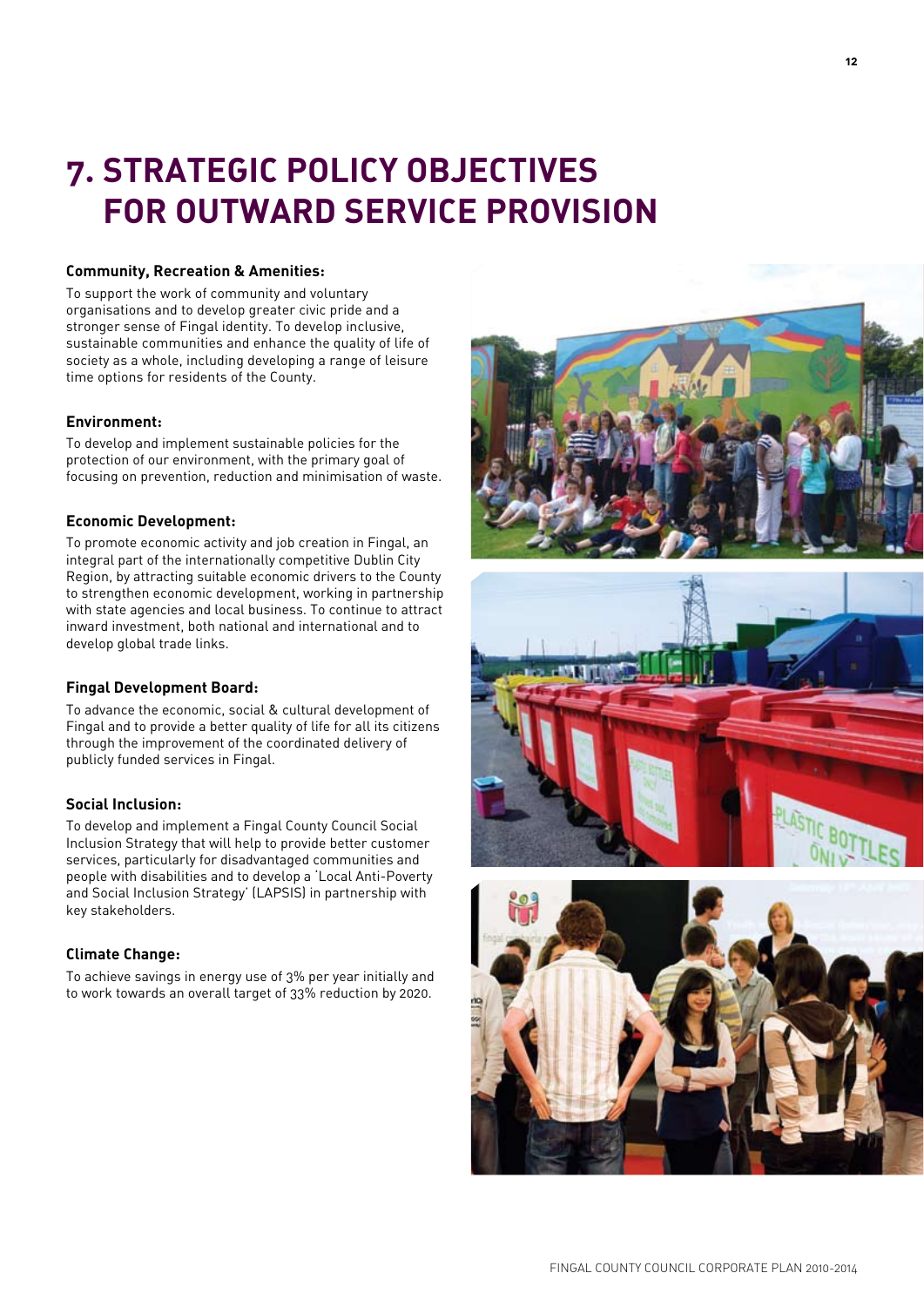#### **Housing:**

To provide or help to provide social and affordable homes that help develop sustainable communities that meet our citizen's needs. To continue our strong commitment to the mixed tenure housing model of social, affordable and private housing.

#### **Planning:**

To carry out our role as Planning Authority to best practice standards mindful of the duty of care for best planning and sustainable development, with the aim of meeting the infrastructural, social, and economic needs of the County.

#### **Transportation:**

To support national and regional objectives to improve the transport infrastructure of Fingal, encouraging and promoting sustainable types of transport and to enhance the economic and social development of Fingal by providing necessary transport infrastructure according to the highest standards of integrated land use and transportation practice.

#### **Water Services:**

To safeguard the provision and distribution of the highest quality drinking water supply, and to manage the treatment and disposal of waste waters, protecting the assets of the natural environment for all citizens, while meeting the expanding needs of the county and ensuring good public health.

#### **Joint Policing Committees:**

The Fingal Joint Policing Committee was one of 22 pilots established in late 2006 prior to a nationwide rollout in 2008. JPCs provide a forum where the Local Authority, the Gardaí, Oireachtas members and community interests can consult, discuss and make recommendations on matters affecting policing of an area. A series of public meetings have been held throughout the County to elicit the views of people about policing of local communities.

#### **Inter-Agency Cooperation:**

Fingal County Council will continue to work with the Voluntary, Statutory and Community sectors operating within the County to progress and implement policies and plans in areas of mutual interest.





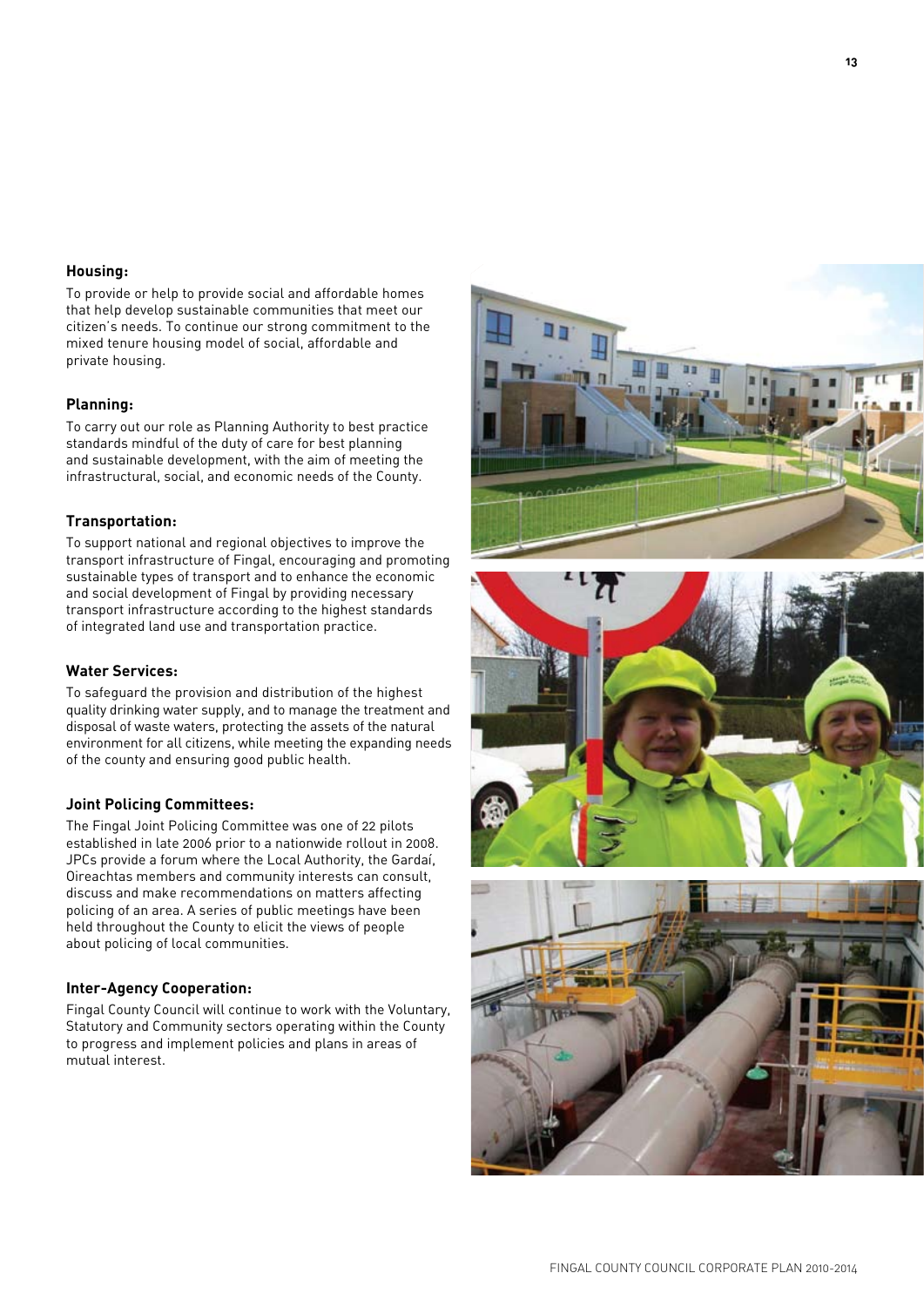# **8. Balbriggan Town Council**

Balbriggan Town Council provides civic leadership for the people of Balbriggan. It represents their concerns and needs with Fingal County Council, Government departments and other statutory bodies and promotes the town as a good place to live, work and visit.

The town boundary was extended in February 2009 to reflect the growth of the town and provide an opportunity for the residents of the newer parts of Balbriggan to vote in the Town Council elections. Today the population of Balbriggan is approximately 18,000.

The ongoing growth in Balbriggan and its surrounding area underlines the importance of the Town Council's role. Balbriggan Town Council and Fingal County Council must co-operate closely to serve the people of Balbriggan. The Town Council prides itself in its involvement with many community and voluntary groups who work to improve the quality of life in Balbriggan through community and environmental initiatives.

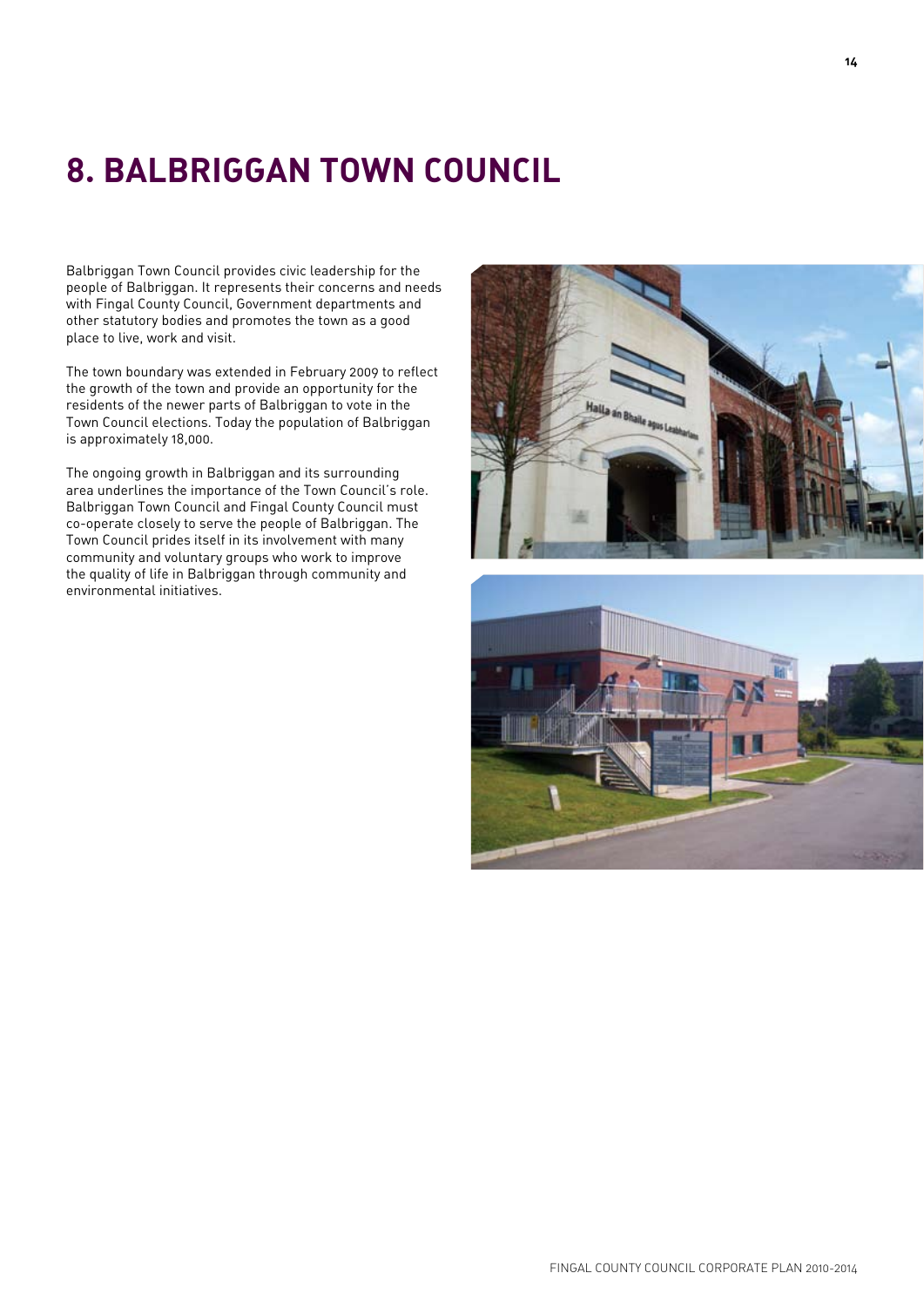# **9. Implementation and Monitoring**

An annual report will be made to the full Council each year outlining progress in implementing the Corporate Plan and the annual Operational Plans. Details of the performance indicators for service delivery will also be included.

This document will be published as soon as possible after adoption by the full Council. Copies will be circulated to the Elected Members of Fingal County Council and Balbriggan Town Council and will be available on the Council's website.

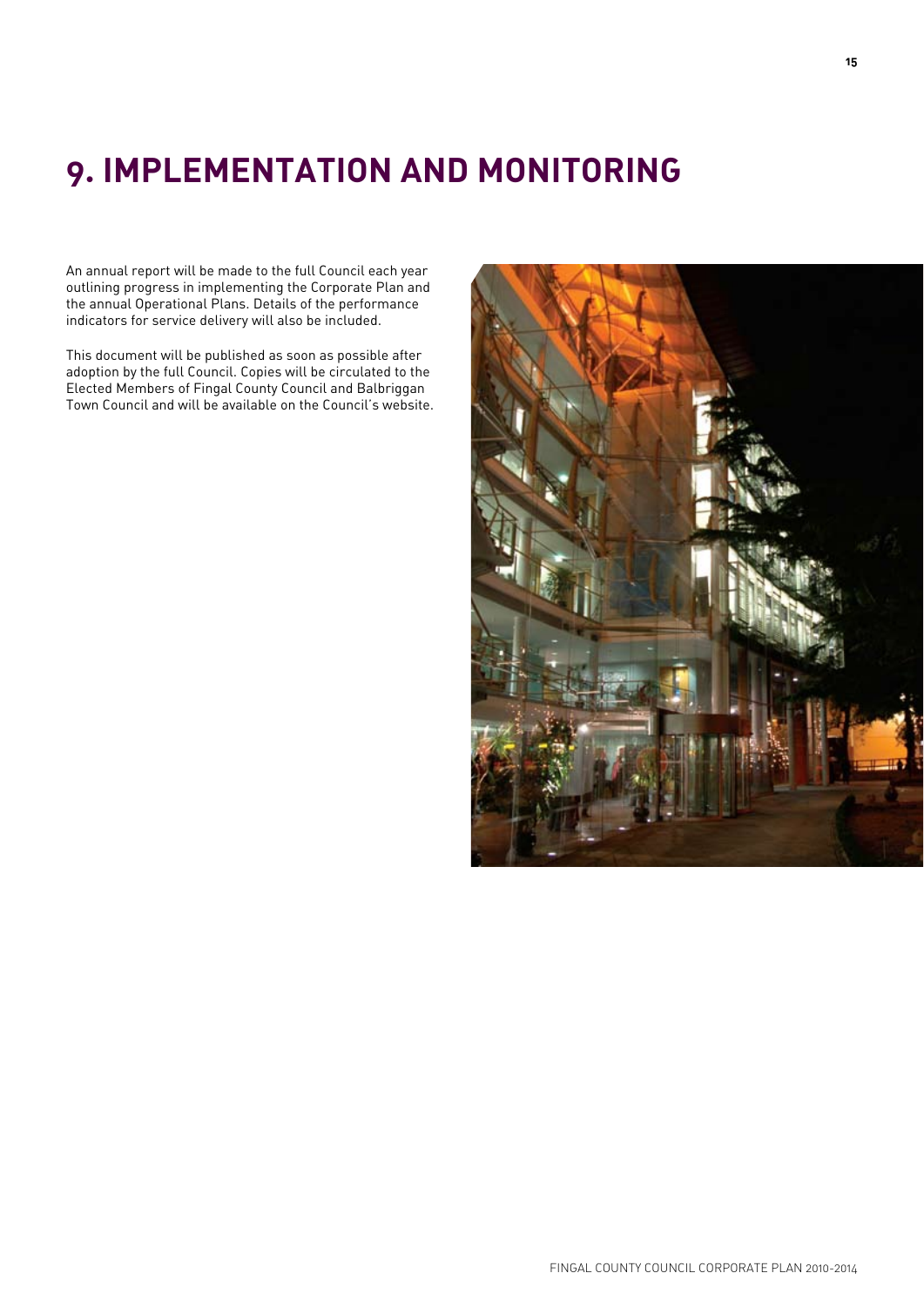### **ORGANISATIONAL STRUCTURE**

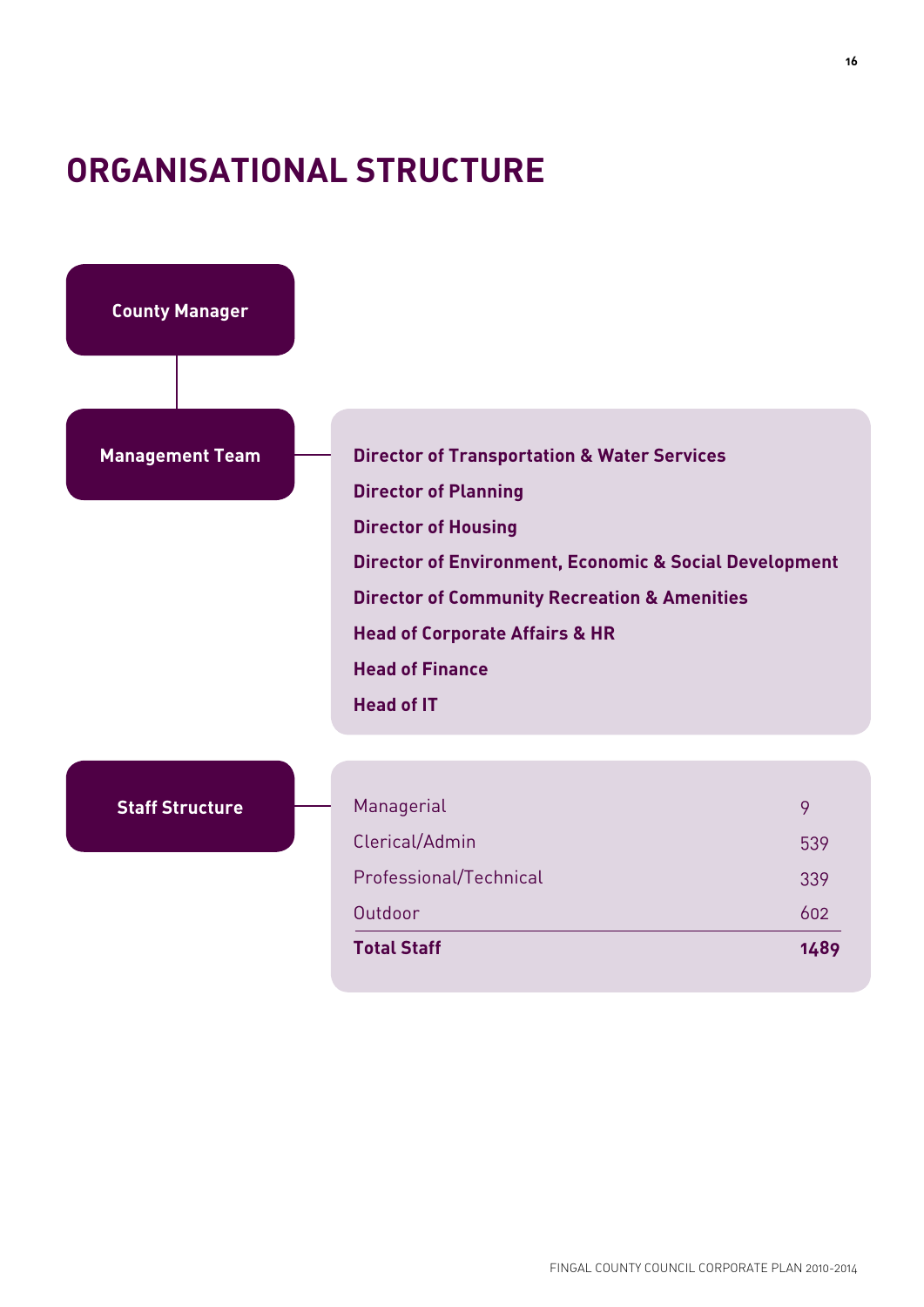**Committees of the Council**

### **County Council 24 Members**

### **Area Committees:**

| Balbriggan/Swords Area Committee      | 10 Members |
|---------------------------------------|------------|
| Castleknock/Mulhuddart Area Committee | 9 Members  |
| Howth/Malahide Area Committee         | 5 Members  |

### **Corporate Policy Group:**

Mayor and Five Chairs of Strategic Policy Committees

### **Strategic Policy Committees:**

**Transportation**  17 Members - 10 Councillors & 7 Non-Councillors

**Housing**  18 Members - 10 Councillors & 8 Non-Councillors

**Community & General** 15 Members - 8 Councillors & 7 Non-Councillors

**Planning** 17 Members - 10 Councillors & 7 Non-Councillors

**Environment** 17 Members - 10 Councillors & 7 Non-Councillors

**Balbriggan Town Council**

**Town Manager**

**Town Clerk**

**9 Town Councillors**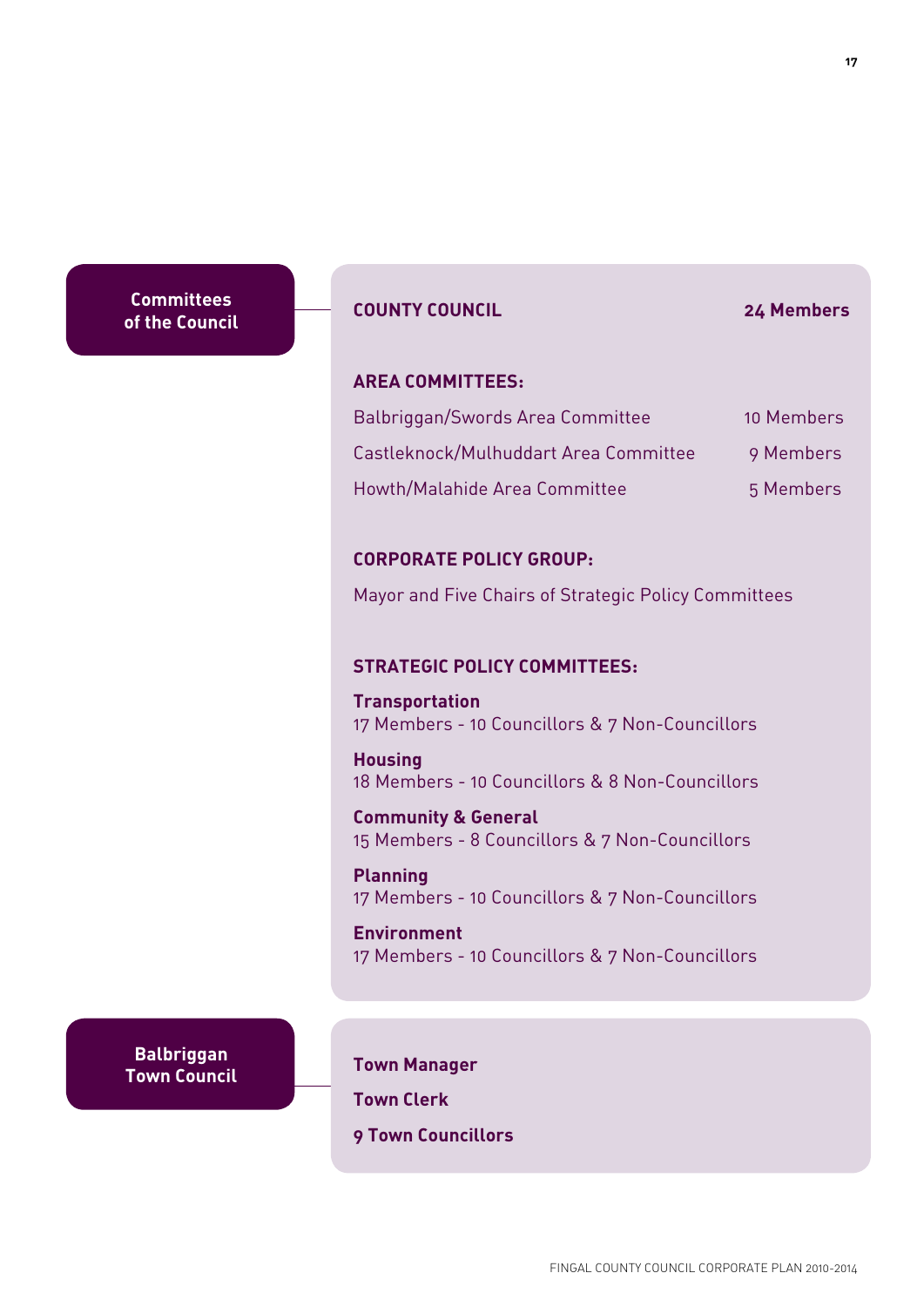# **Appendix 1**

### **List of Strategy Documents**

- Fingal County Development Plan 2005-2011
- Local Area Plans and Studies
- Urban Centre Strategies
- Fingal Heritage Plan
- Architectural Conservation Areas
- Development Contribution Schemes
- Fingal Leisure Strategy
- Biodiversity Strategy
- Tree Strategy
- Arts Plan
- Sports Plan
- Economic Development Action Plan for the Dublin City Region
- Economic Development Strategy for the Metro North Economic Corridor
- M1 Economic Corridor Economic Development Plan
- Fingal Tourism Strategy 2009
- FDB Strategy 2009 -2012, "Building a Better Fingal"
- The Housing Strategy
- The Housing Action Plan
- The Traveller Accommodation Programme.
- "A Key to the Door" The Dublin Regional Homeless Plan
- Fingal Disability Implementation Plan 2008 2010
- Water Services Investment Programme
- Eastern River Basin District River Basin Management Plan and associated Programme of Measures
- Regional Water Conservation Programme
- Strategic Environmental Assessment of the Greater Dublin Strategic Drainage Study
- Water Services Regional Strategic Plan 2011-2017
- Fingal East Meath Flood Risk Management Plan (FEMFRAMS)
- Liffey Catchment Flood Risk Management Plan
- Annual Operational Plans
- Transforming Public Services report of the Task Force on the Public Service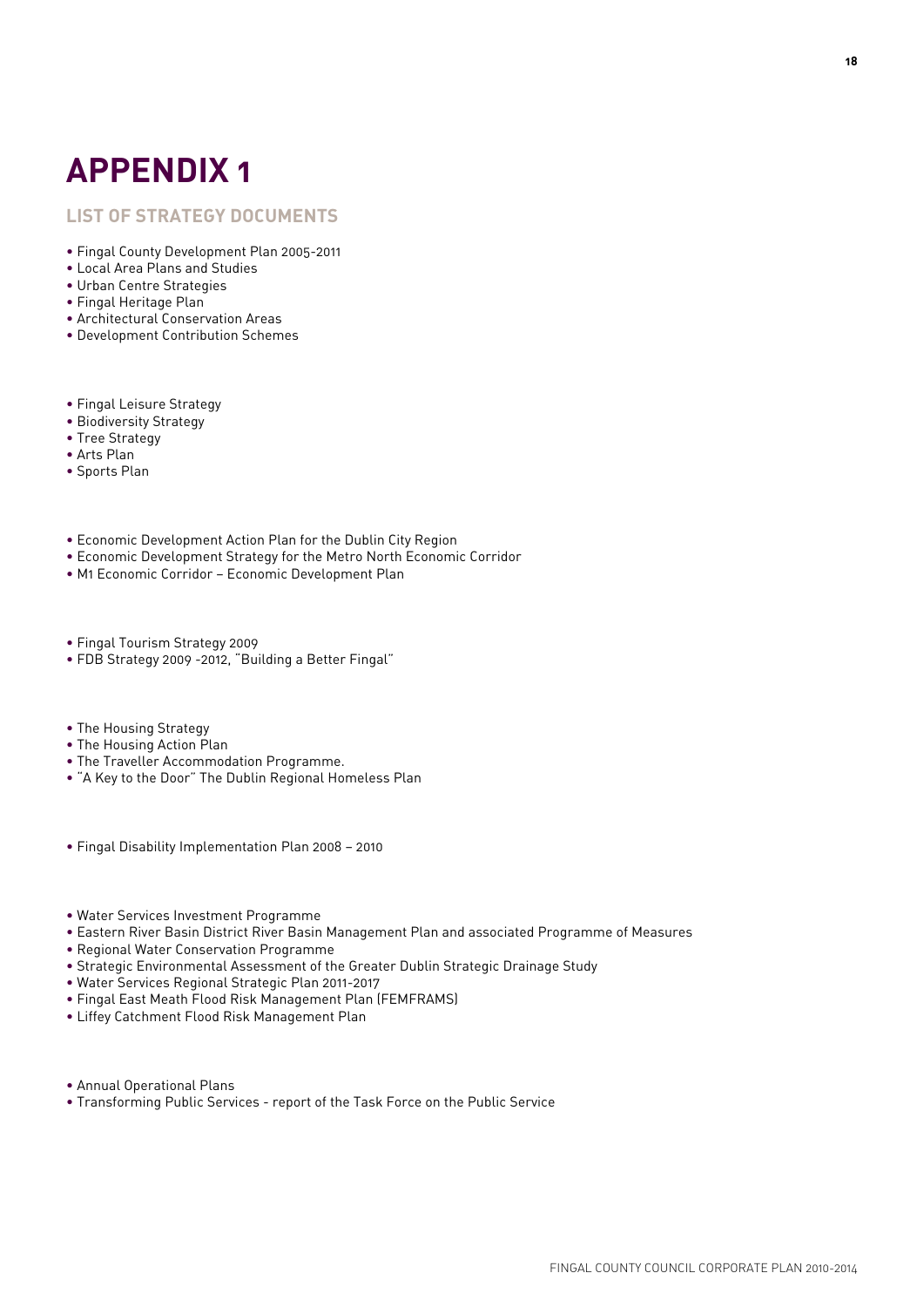# **Appendix 2**

### **County Councillors elected June 2009**

#### **Balbriggan/Swords Area Committee**

Ciarán Byrne (Mayor June 2009 –June 2010) Ken Farrell David O'Connor Tom O'Leary May McKeon Clare Daly Gerry McGuire Tom Kelleher Darragh Butler Anne Devitt

#### **Castleknock/Mulhuddart Area Committee**

Eithne Loftus Peggy Hamill Mags Murray Matthew Waine Ruth Coppinger Kieran Dennison Patrick Nulty David McGuinness Michael O'Donovan

#### **Howth/Malahide Area Committee**

Peter Coyle Cian O'Callaghan Eoghan O'Brien Alan Farrell Joan Maher

### **Balbriggan Town Councillors elected June 2009**

Monica Harford (Cathaoirleach June 2009 – June 2010) Larry Dunne Sean Brown Terry Kelleher Grainne Kilmurray Grainne Maguire Dermot Murray Peadar O'Kelly Frank Snowe